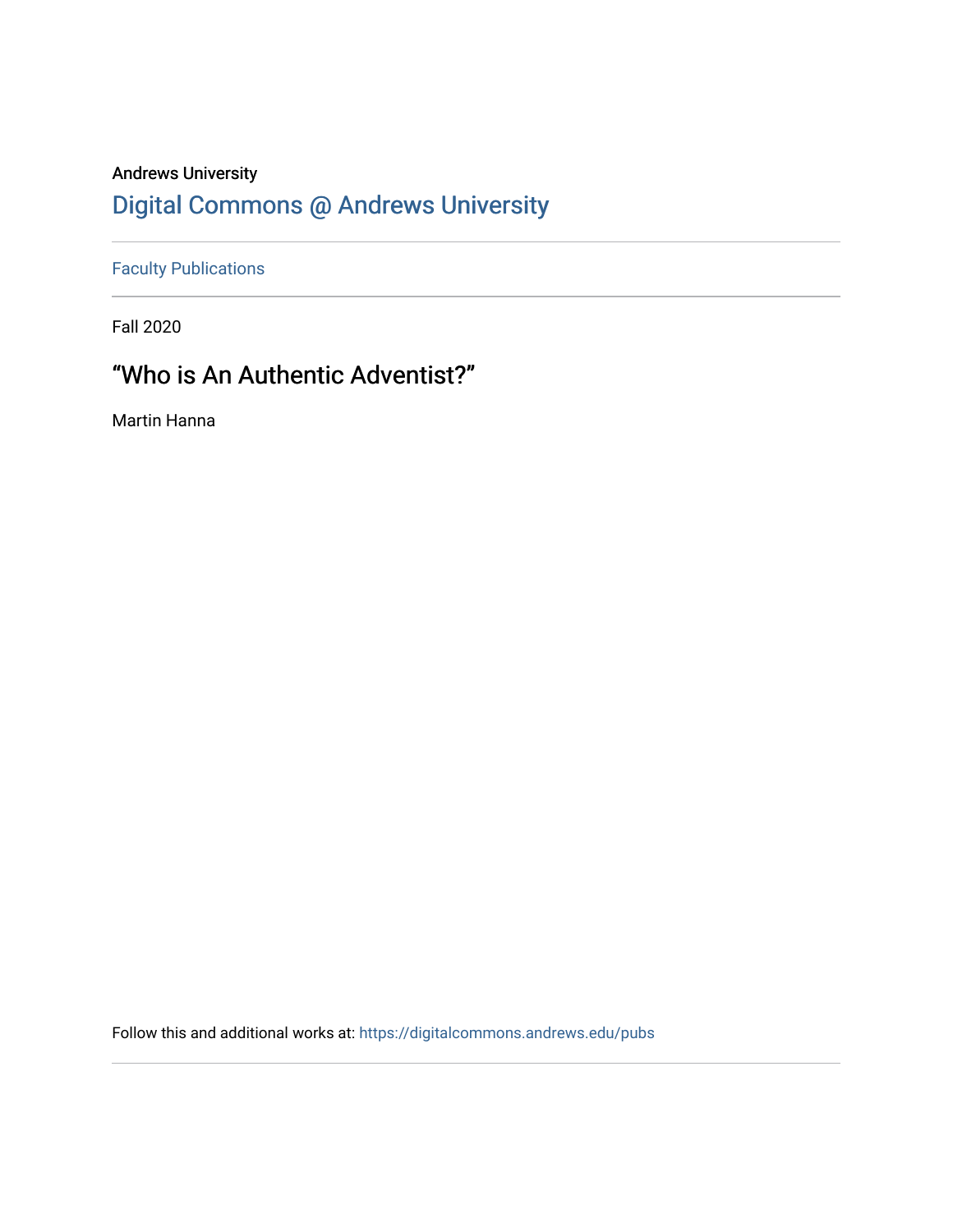# Who is Authentic Adventist? an

### **By Martin Hanna**

#### **ntroduction**

The authentic Adventist is not the one who knows when Jesus will come, but the one who is always ready. It is natural to have opinions about the timing of the Advent and to desire that it will happen soon. However, we do not "know times or seasons which the Father has put in His own authority" (Acts 1:7). Therefore, we should always "be ready, for the Son of Man is coming at an hour you do not expect" (Matt  $24:44$ ).<sup>1</sup> What does it mean to be always ready? Do we have time to get married, get educated, and build professional careers? Please take note of the following six biblical ways to be an authentic Adventist. I

1. *Avoid deceptions.* When the disciples asked Jesus about "the sign of [His] coming and the end of the age," He warned them: "Take heed that no one deceives you" (Matt 24:3–4); "You will hear of wars," "famines, pestilences, and earthquakes;" "see that you are not troubled;" "all these are the beginning of sorrows;" but "the end is not yet" (24:6–8). There will be deceptive "signs" (24:24) and tribulation, darkening of sun and moon, falling stars, and shaking heavens (24:29). However, the ultimate "sign" of the end is Jesus actually "coming on the clouds" (24:30) at a "day and hour" that "no one knows," "but [the] Father only" (24:36).

2. *Consider the repetition of signs.* The warning about deceptions is relevant for every period of history during which authentic Adventists are "faithful until death" (Rev 2:10). "He who endures to the end shall be sayed" (Matt  $24:13$ ), whether that end is at death or at the Advent. The signs of the times (Luke 21:8–19) were fulfilled in the first century when "Jerusalem [being] surrounded by armies" signaled "its desolation [was] near" (21:20). Similarly, when we see the signs of our times (Matt 24:33; Luke 21:25–28) we should "look up" because our "redemption draws near" (Luke 21:28).<sup>2</sup>

3. *Get ready and stay ready.* We should not focus on figuring out how much time we have left to get ready, because redemption draws near at the speed of now! Right "now, it is high time to awake out of sleep; for now our salvation is nearer than when we first believed" (Rom 13:11); "now is the day of salvation" (2 Cor 6:2). In fact, the "gospel" of God (Rev 14:6) includes the good news that "the hour of His judgment has come" (14:7). This is good news because God gets us ready and keeps us ready. Jesus said, "The Father" "will give you another Helper," "the Spirit;" and "I will come to you" and will be "in you" (John 14:16–18, 20).

 4. *Receive justification by faith.* We are judged or declared to be righteous, authentic Adventists when we are "crucified" and

 $1$  The Bible texts in this article are from the New King James Version.

 $2$  "Jesus did not [discuss] separately the destruction of Jerusalem and the great day of His coming." "In mercy...He blended the description of the two great crises." Ellen White, *The Desire of Ages* (Mountain View, CA: Pacific Press, 1964), 628.